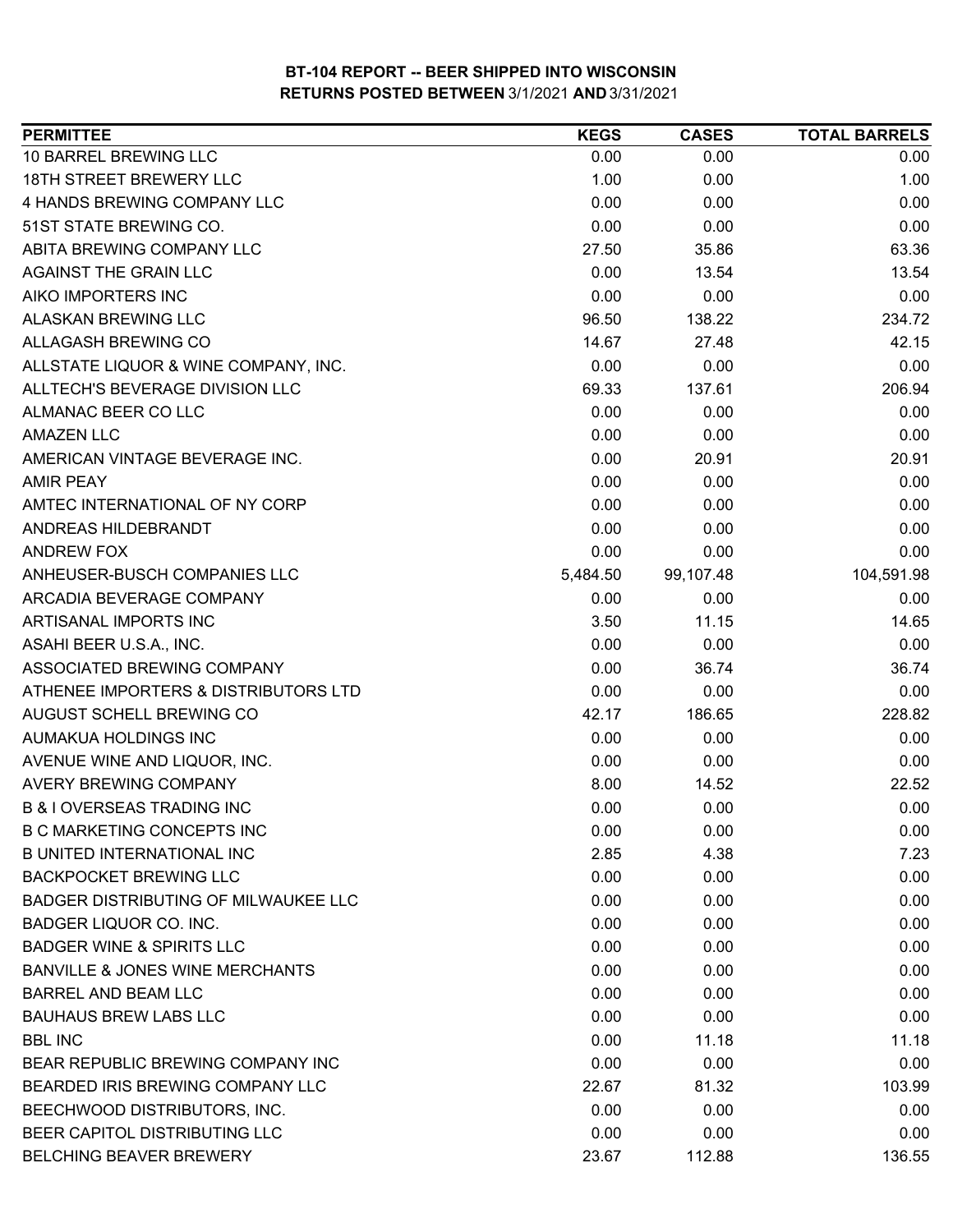| <b>PERMITTEE</b>                        | <b>KEGS</b> | <b>CASES</b> | <b>TOTAL BARRELS</b> |
|-----------------------------------------|-------------|--------------|----------------------|
| <b>BELLS BREWERY INC</b>                | 123.69      | 589.13       | 712.82               |
| BENT PADDLE BREWING COMPANY             | 21.66       | 56.91        | 78.57                |
| BERNICK'S PEPSI-COLA OF DRESSER, INC.   | 0.00        | 0.00         | 0.00                 |
| <b>BIG SKY BREWING CO</b>               | 12.00       | 35.56        | 47.56                |
| BILL'S DISTRIBUTING, LTD.               | 0.00        | 0.00         | 0.00                 |
| <b>BINDING BRAUEREI USA INC</b>         | 0.00        | 0.00         | 0.00                 |
| <b>BLACK LIST BEER LLC</b>              | 0.00        | 8.45         | 8.45                 |
| BLUE POINT BREWING COMPANY INC          | 0.00        | 0.00         | 0.00                 |
| <b>BOSTON BEER CORPORATION</b>          | 92.50       | 12,502.43    | 12,594.93            |
| BRASS FOUNDRY BREWING CO.               | 0.00        | 0.00         | 0.00                 |
| BRAU BROTHERS BREWING COMPANY, LLC      | 0.00        | 0.00         | 0.00                 |
| BREAKTHRU BEVERAGE GROUP LLC            | 0.00        | 0.00         | 0.00                 |
| <b>BREAKTHRU BEVERAGE GROUP LLC</b>     | 0.00        | 0.00         | 0.00                 |
| <b>BRECKENRIDGE BREWERY LLC</b>         | 0.00        | 0.00         | 0.00                 |
| BREWDOG BREWING COMPANY LLC             | 8.66        | 38.11        | 46.77                |
| <b>BRIAN EWING</b>                      | 0.00        | 25.80        | 25.80                |
| BROWN-FORMAN CORPORATION                | 0.00        | 436.85       | 436.85               |
| BUFFALO CREEK BREWING LLC               | 0.00        | 0.00         | 0.00                 |
| C.J.W., INC.                            | 0.00        | 0.00         | 0.00                 |
| CANAL STREET BREWING CO LLC             | 39.00       | 910.18       | 949.18               |
| CANARCHY HOLDING CO LLC                 | 11.36       | 568.17       | 579.53               |
| CAPITOL-HUSTING COMPANY, INC.           | 0.00        | 0.00         | 0.00                 |
| CARRIAGE HOUSE IMPORTS, LTD.            | 0.00        | 198.45       | 198.45               |
| CASCADE BREWING COMPANY LLC             | 0.00        | 4.09         | 4.09                 |
| CENTRAL BEER IMPORT & EXPORT INC        | 0.00        | 0.00         | 0.00                 |
| <b>CHAD YAKOBSON</b>                    | 0.00        | 16.84        | 16.84                |
| <b>CHAS A BERNICK INC</b>               | 0.00        | 0.00         | 0.00                 |
| CHATHAM IMPORTS INC                     | 0.00        | 0.00         | 0.00                 |
| CHICAGO BREW WERKS INC                  | 0.00        | 0.00         | 0.00                 |
| <b>CHRIS MICHNER</b>                    | 0.00        | 0.00         | 0.00                 |
| CITY BREWING COMPANY, LLC               | 0.00        | 0.00         | 0.00                 |
| <b>COLLECTIVE ARTS USA LTD</b>          | 12.81       | 61.22        | 74.03                |
| CORONADO BREWING COMPANY INC            | 3.32        | 19.37        | 22.69                |
| <b>CRACOVIA BRANDS INC</b>              | 0.00        | 0.00         | 0.00                 |
| CRAFT BREW ALLIANCE INC                 | 0.00        | 0.00         | 0.00                 |
| <b>CRAFT REVOLUTION LLC</b>             | 3.00        | 27.33        | 30.33                |
| <b>CRAFT REVOLUTION LLC</b>             | 0.00        | 22.72        | 22.72                |
| <b>CRAZY MOUNTAIN BREWING COMPANY</b>   | 0.00        | 14.50        | 14.50                |
| <b>CROOK &amp; MARKER LLC</b>           | 0.00        | 590.26       | 590.26               |
| <b>CROWN IMPORTS LLC</b>                | 316.00      | 14,723.37    | 15,039.37            |
| <b>CUSTOM CALIFORNIA CRAFT BEER LLC</b> | 0.00        | 0.00         | 0.00                 |
| D&V INTERNATIONAL INC                   | 0.00        | 0.00         | 0.00                 |
| DANGEROUS MAN BREWING COMPANY LLC       | 0.00        | 0.00         | 0.00                 |
| <b>DANNY RAKOVIC</b>                    | 0.00        | 2.99         | 2.99                 |
| DAPPER BREWING COMPANY LLC              | 0.00        | 0.00         | 0.00                 |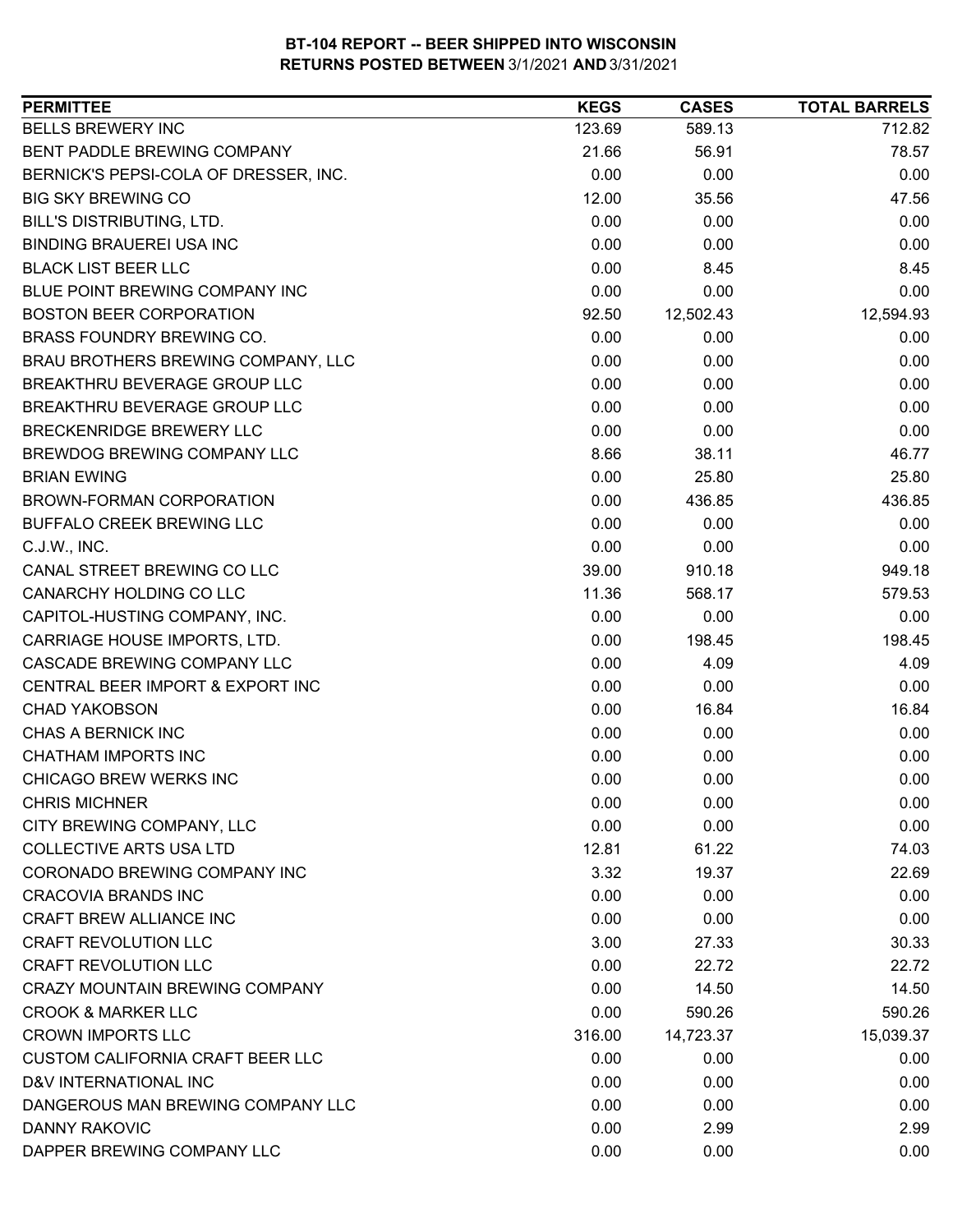| <b>PERMITTEE</b>                                 | <b>KEGS</b> | <b>CASES</b> | <b>TOTAL BARRELS</b> |
|--------------------------------------------------|-------------|--------------|----------------------|
| DE PERE LIQUOR CO LLC                            | 0.00        | 0.00         | 0.00                 |
| DEAN DISTRIBUTING, INC.                          | 0.00        | 0.00         | 0.00                 |
| <b>DEAN DISTRIBUTING, INC.</b>                   | 0.00        | 0.00         | 0.00                 |
| DESCHUTES BREWERY INC                            | 67.66       | 258.39       | 326.05               |
| DESTIHL HOLDINGS LLC                             | 6.50        | 36.29        | 42.79                |
| DIAGEO BEER COMPANY USA                          | 361.33      | 3,037.15     | 3,398.48             |
| DOANE DISTRIBUTING, INC.                         | 0.00        | 0.00         | 0.00                 |
| DOGFISH HEAD CRAFT BREWERY LLC                   | 24.17       | 189.19       | 213.36               |
| DOVETAIL BREWERY INC                             | 7.58        | 42.62        | 50.20                |
| <b>DOYNA LTD</b>                                 | 0.00        | 0.00         | 0.00                 |
| DREKKER BREWING COMPANY LLC                      | 4.53        | 89.08        | 93.61                |
| DUVEL MOORTGAT USA LTD                           | 2.67        | 150.44       | 153.11               |
| DYNAMITE BREWING LLC                             | 2.17        | 13.85        | 16.02                |
| E & J GALLO WINERY                               | 0.00        | 1.30         | 1.30                 |
| EASTERN LIQUORS USA INC                          | 0.00        | 0.00         | 0.00                 |
| EINSTOK BEER COMPANY LP                          | 0.00        | 24.39        | 24.39                |
| EL DORADO BEVERAGE CO                            | 0.00        | 0.00         | 0.00                 |
| EL SEGUNDO BREWING CO LLC                        | 0.00        | 0.00         | 0.00                 |
| ELYSIAN BREWING COMPANY INC                      | 0.00        | 0.00         | 0.00                 |
| <b>ENERGY CITY BREWING LLC</b>                   | 0.00        | 0.00         | 0.00                 |
| EPIC BREWING COMPANY LLC                         | 0.00        | 0.00         | 0.00                 |
| EPIC BREWING COMPANY LLC                         | 0.00        | 0.00         | 0.00                 |
| <b>EQUILIBRIUM BREWERY LLC</b>                   | 3.33        | 27.10        | 30.43                |
| FABIANO BROTHERS - WISCONSIN LLC                 | 0.00        | 0.00         | 0.00                 |
| FAIR STATE BREWING COOPERATIVE                   | 9.67        | 100.90       | 110.57               |
| FINNEGANS BREW CO LLC                            | 3.83        | 7.19         | 11.02                |
| FLANIGAN DISTRIBUTING OF DOOR COUNTY, INC.       | 0.00        | 0.00         | 0.00                 |
| <b>FLYING DOG BREWERY LLLP</b>                   | 0.00        | 52.40        | 52.40                |
| FOREIGN OBJECTS BEER COMPANY LLC                 | 0.00        | 0.00         | 0.00                 |
| FOUR SEASONS BEER DISTRIBUTORS INC               | 0.00        | 0.00         | 0.00                 |
| FRANK BEER DISTRIBUTORS, INC.                    | 0.00        | 0.00         | 0.00                 |
| FRANK BEER SOUTH LLC                             | 0.00        | 0.00         | 0.00                 |
| FRANK LIQUOR COMPANY, INC.                       | 0.00        | 0.00         | 0.00                 |
| FRANK LIQUORS OF LA CROSSE, INC.                 | 0.00        | 0.00         | 0.00                 |
| <b>FRED R KARM JR</b>                            | 0.00        | 0.00         | 0.00                 |
| FULTON STREET BREWERY LLC                        | 0.00        | 0.00         | 0.00                 |
| <b>G &amp; F DISTRIBUTING INC</b>                | 0.00        | 0.00         | 0.00                 |
| <b>G K SKAGGS INC</b>                            | 0.00        | 33.07        | 33.07                |
| <b>GARY'S CORPORATION OF OAK CREEK</b>           | 0.00        | 0.00         | 0.00                 |
| <b>GELOSO BEVERAGE GROUP LLC</b>                 | 0.00        | 57.71        | 57.71                |
| <b>GENERAL BEER DISTRIBUTORS CO.</b>             | 0.00        | 0.00         | 0.00                 |
| <b>GENERAL BEER DISTRIBUTORS CO. - MILWAUKEE</b> | 0.00        | 0.00         | 0.00                 |
| <b>GENERAL BEER-NORTHEAST INC</b>                | 0.00        | 0.00         | 0.00                 |
| <b>GENERAL BEER-NORTHEAST INC</b>                | 0.00        | 0.00         | 0.00                 |
| GENERAL BEER-NORTHWEST, INC.                     | 0.00        | 0.00         | 0.00                 |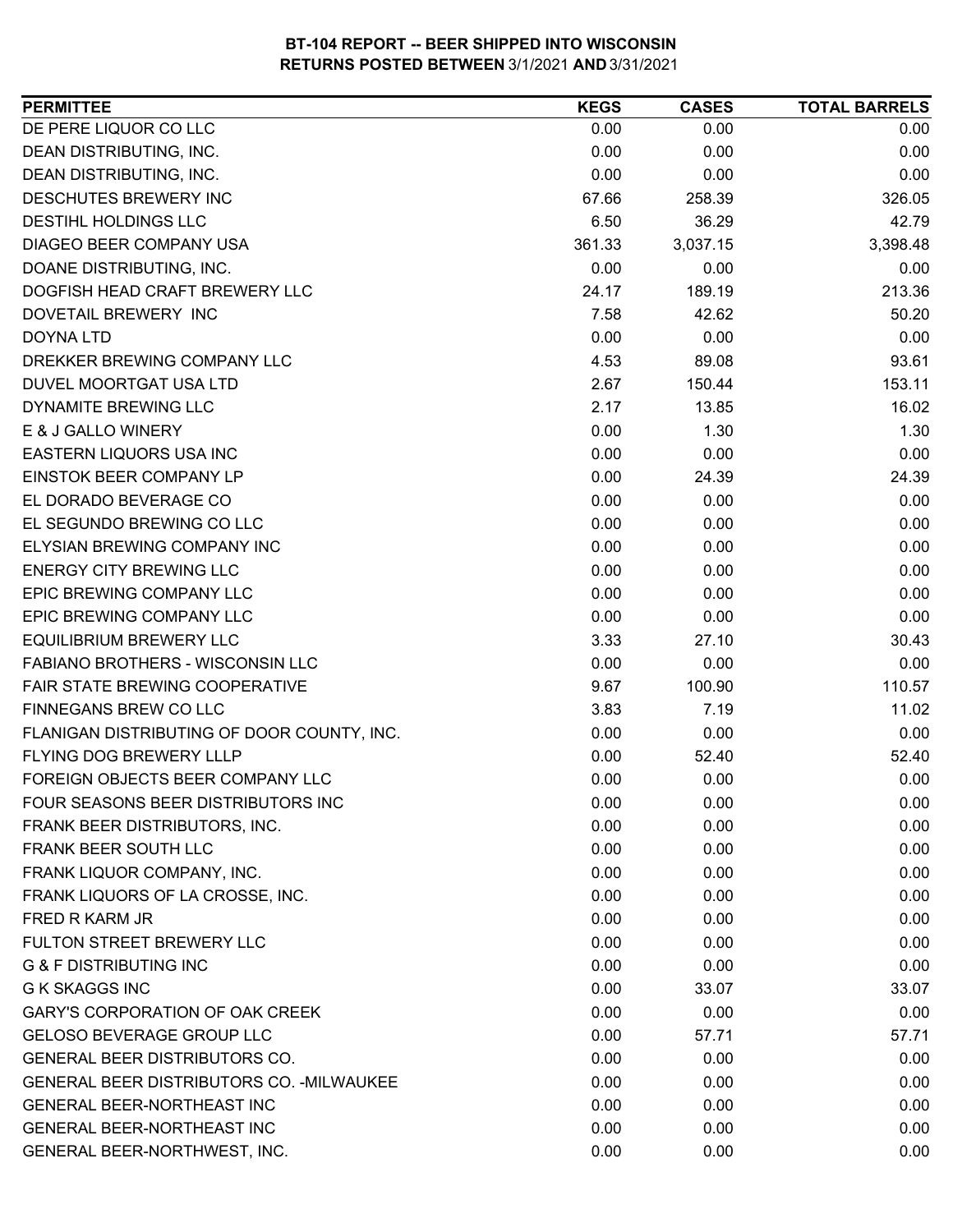| <b>PERMITTEE</b>                                  | <b>KEGS</b> | <b>CASES</b> | <b>TOTAL BARRELS</b> |
|---------------------------------------------------|-------------|--------------|----------------------|
| GENERAL BEER-NORTHWEST, INC.                      | 0.00        | 0.00         | 0.00                 |
| GENERAL BEER-NORTHWEST, INC.                      | 0.00        | 0.00         | 0.00                 |
| GENERAL BEVERAGE SALES CO.                        | 0.00        | 0.00         | 0.00                 |
| GENERAL BEVERAGE SALES CO. - OSHKOSH              | 0.00        | 0.00         | 0.00                 |
| GENERAL BEVERAGE SALES CO.-MILWAUKEE              | 0.00        | 0.00         | 0.00                 |
| <b>GEORGE BOZIC JR</b>                            | 9.20        | 0.00         | 9.20                 |
| <b>GLOBAL VILLAGE IMPORTS LLC</b>                 | 0.00        | 8.12         | 8.12                 |
| <b>GMB PARTNERS LLC</b>                           | 5.84        | 68.22        | 74.06                |
| <b>GO CRAFT BIER, INC</b>                         | 0.00        | 0.00         | 0.00                 |
| <b>GOOD OMEN BOTTLING LLC</b>                     | 0.00        | 0.00         | 0.00                 |
| <b>GORDON BIERSCH BREWING COMPANY</b>             | 0.00        | 148.06       | 148.06               |
| <b>GRAYSCALE BREWING LLC</b>                      | 0.00        | 0.00         | 0.00                 |
| <b>GREAT CENTRAL BREWING LLC</b>                  | 0.00        | 0.00         | 0.00                 |
| <b>GREEN BAY DISTRIBUTORS, INC.</b>               | 0.00        | 0.00         | 0.00                 |
| <b>GREEN BENCH BREWING CO LLC</b>                 | 0.00        | 0.00         | 0.00                 |
| <b>GREGORY S HARDMAN</b>                          | 0.00        | 0.00         | 0.00                 |
| H C FOODS CO LTD                                  | 0.00        | 0.00         | 0.00                 |
| HARPOON DISTRIBUTING COMPANY                      | 0.00        | 0.00         | 0.00                 |
| HEAVY RIFF BREWING COMPANY LLC                    | 0.00        | 0.00         | 0.00                 |
| HEINEKEN USA INCORPORATED                         | 78.63       | 1,722.53     | 1,801.16             |
| HENDRICKS BEVERAGE, INC.                          | 0.00        | 0.00         | 0.00                 |
| HIGH COUNTRY BREWERY INC                          | 0.00        | 0.00         | 0.00                 |
| HOFBRAUHAUS OF AMERICA, LLC                       | 0.00        | 0.00         | 0.00                 |
| <b>HOLZLAGER BREWING LLC</b>                      | 6.00        | 6.04         | 12.04                |
| HOME BREW MART INC                                | 0.00        | 0.00         | 0.00                 |
| HOP BUTCHER FOR THE WORLD LLC                     | 0.68        | 10.05        | 10.73                |
| <b>ILLYRIAN IMPORT INC</b>                        | 0.00        | 0.00         | 0.00                 |
| <b>INDEED BREWING COMPANY LLC</b>                 | 26.34       | 98.02        | 124.36               |
| <b>INDIAN PEAKS BREWING COMPANY</b>               | 27.00       | 203.76       | 230.76               |
| <b>INTERNATIONAL DISTILLERS &amp; VINTERS LTD</b> | 0.00        | 0.00         | 0.00                 |
| <b>INTERTRADE USA COMPANY</b>                     | 0.00        | 0.00         | 0.00                 |
| <b>IRENE WAGNER</b>                               | 0.00        | 0.00         | 0.00                 |
| <b>IRON HORSE BEVERAGE LLC</b>                    | 0.00        | 0.00         | 0.00                 |
| <b>ISLAND CITY BREWING COMPANY LLC</b>            | 0.00        | 0.00         | 0.00                 |
| J. WAKEFIELD BREWING, LLC                         | 0.00        | 0.00         | 0.00                 |
| <b>JAW PROPERTIES LLC</b>                         | 0.00        | 0.00         | 0.00                 |
| <b>JBR BREWING LLC</b>                            | 0.00        | 0.00         | 0.00                 |
| <b>JDZ INC</b>                                    | 0.00        | 0.00         | 0.00                 |
| JESTER KING CRAFT BREWERY, LLC                    | 0.00        | 0.00         | 0.00                 |
| <b>JOHN J COLLETTI</b>                            | 0.00        | 0.00         | 0.00                 |
| JOHNSON BROTHERS OF WISCONSIN, INC.               | 0.00        | 0.00         | 0.00                 |
| <b>JOSHUA DETH</b>                                | 39.67       | 167.81       | 207.48               |
| JUNESHINE INC                                     | 0.00        | 0.00         | 0.00                 |
| <b>JUSTIN STRAYER</b>                             | 0.00        | 0.00         | 0.00                 |
| KAY BEER DISTRIBUTING, INC.                       | 0.00        | 0.00         | 0.00                 |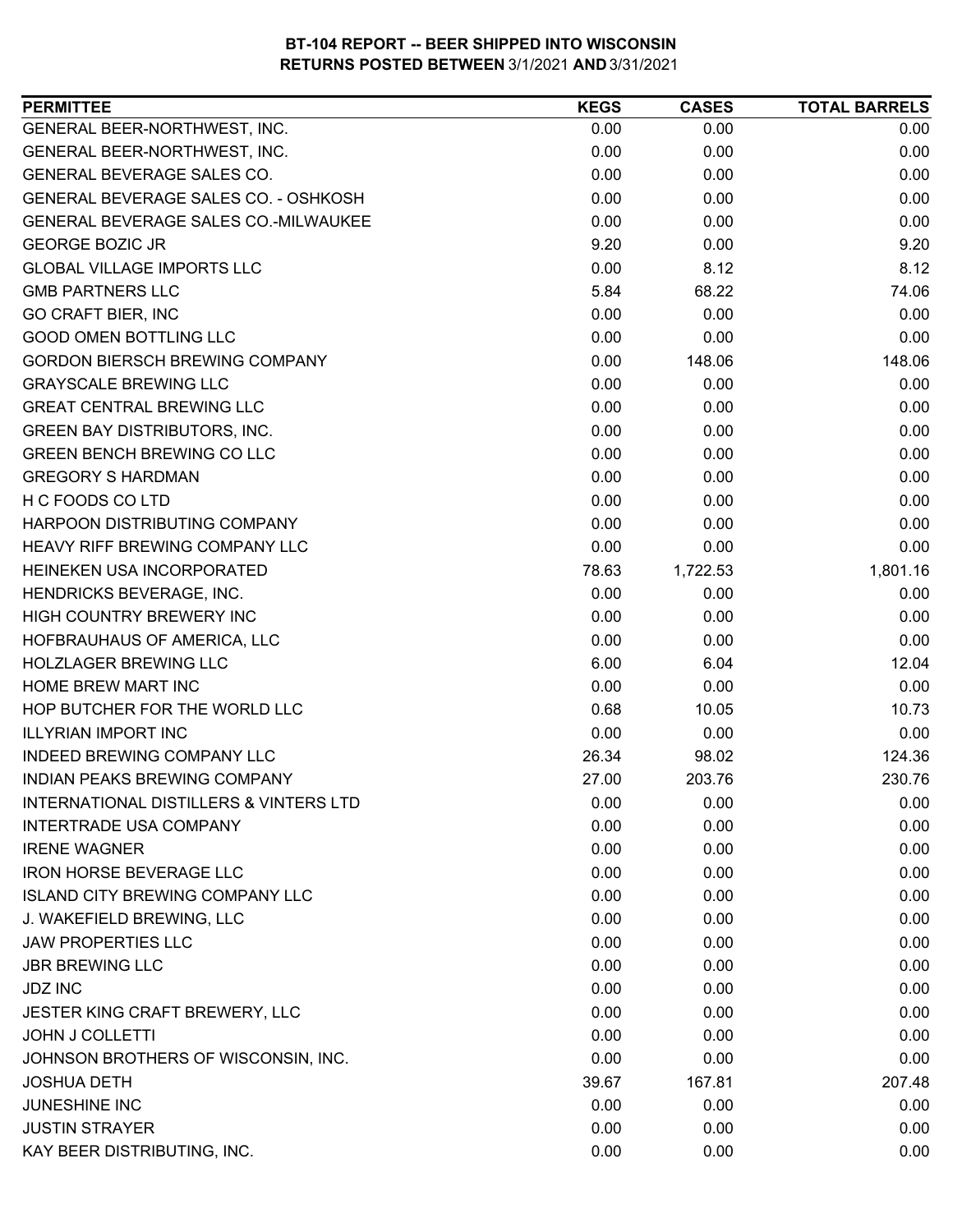| KEWEENAW BREWING CO LLC<br>149.89<br>80.50<br>69.39<br>KINGS AND CONVICTS BP LLC<br>0.00<br>0.00<br>0.00<br>KLOCKOW BREWING COMPANY INC<br>0.00<br>0.00<br>0.00<br>KOJIMA & INTERNATIONAL ASSOCIATES INC<br>0.00<br>0.00<br>0.00<br>KREBS BREWING CO., INC.<br>0.00<br>29.03<br>29.03<br><b>KROMBACHER USA LLC</b><br>102.59<br>516.90<br>414.31<br>KUHNHENN BREWING CO LLC<br>0.00<br>0.00<br>0.00<br>KYSELA PERE ET FILS LTD<br>0.00<br>0.00<br>0.00<br>0.00<br>LA CROSSE BEVERAGE LLC<br>0.00<br>0.00<br>LABATT USA OPERATING CO LLC<br>0.00<br>2,010.70<br>2,010.70<br><b>LAGUNITAS BREWING CO</b><br>106.00<br>448.98<br>554.98<br>LAKE OF THE WOODS BREWING CO<br>0.00<br>0.00<br>0.00<br>LARRY'S DISTRIBUTING CO., INC.<br>0.00<br>0.00<br>0.00<br>LEE BEVERAGE OF WISCONSIN LLC<br>0.00<br>0.00<br>0.00<br>LEE BEVERAGE OF WISCONSIN LLC<br>0.00<br>0.00<br>0.00<br>LEE BEVERAGE OF WISCONSIN LLC<br>0.00<br>0.00<br>0.00<br>0.00<br>LEFT COAST BREWING CO<br>0.00<br>0.00<br><b>LENA BEVERAGE COMPANY</b><br>0.50<br>0.50<br>0.00<br>LIFT BRIDGE BREWING TECHNOLOGIES LLC<br>9.66<br>23.01<br>32.67<br>LISTERMANN MFG CO. INC.<br>0.00<br>0.00<br>0.00<br>0.00<br>LOGSDON FARMHOUSE ALES LLC<br>0.00<br>0.00<br><b>LONGSTOCK III LLC</b><br>0.00<br>0.00<br>0.00<br>LOUIS GLUNZ BEER INC<br>7.68<br>67.20<br>59.52<br><b>LUPULIN BREWING LLC</b><br>10.33<br>20.34<br>30.67<br>0.00<br>0.00<br>0.00<br><b>LYTT LLC</b><br>MAINE BEER COMPANY, LLC<br>0.00<br>0.00<br>0.00<br>MAINSHEET CAPITAL INC<br>0.00<br>0.00<br>0.00<br><b>MANKATO BREWERY LLC</b><br>1.00<br>0.00<br>1.00<br>0.00<br>MARK ANTHONY BRANDS INC.<br>9,102.54<br>9,102.54<br>MASSACHUSETTS BEVERAGE ALLIANCE LLC<br>0.00<br>0.00<br>0.00<br>0.00<br><b>MATT BREWING CO INC</b><br>0.00<br>0.00<br>MERCENARY BREWERY & DISTILLERY LLC<br>7.66<br>27.58<br>35.24<br>MERCHANT DU VIN CORPORATION<br>2.55<br>46.67<br>44.12<br><b>METROPOLITAN BREWING LLC</b><br>4.40<br>0.00<br>4.40<br>0.00<br>0.00<br>0.00<br><b>MHW LTD</b><br>0.00<br>MIA BREWERY CO. INC.<br>0.00<br>0.00<br>MICHAEL G ANSAY<br>0.00<br>0.00<br>0.00<br>MICHAUD DISTRIBUTING INC<br>0.00<br>0.00<br>0.00<br>MIGHTY SWELL COCKTAIL COMPANY LLC<br>0.00<br>0.00<br>0.00<br>MIKERPHONE BREWING LLC<br>0.84<br>13.73<br>14.57<br>MODERN TIMES DRINKS, INC<br>0.00<br>0.00<br>0.00<br><b>MODIST BREWING LLC</b><br>0.00<br>28.35<br>28.35<br>MOLSON COORS BEVERAGE COMPANY USA LLC<br>310.58<br>7,453.80<br>7,764.38<br>MONKLESS BREWING LLC<br>0.00<br>6.82<br>6.82 | <b>PERMITTEE</b>            | <b>KEGS</b> | <b>CASES</b> | <b>TOTAL BARRELS</b> |
|----------------------------------------------------------------------------------------------------------------------------------------------------------------------------------------------------------------------------------------------------------------------------------------------------------------------------------------------------------------------------------------------------------------------------------------------------------------------------------------------------------------------------------------------------------------------------------------------------------------------------------------------------------------------------------------------------------------------------------------------------------------------------------------------------------------------------------------------------------------------------------------------------------------------------------------------------------------------------------------------------------------------------------------------------------------------------------------------------------------------------------------------------------------------------------------------------------------------------------------------------------------------------------------------------------------------------------------------------------------------------------------------------------------------------------------------------------------------------------------------------------------------------------------------------------------------------------------------------------------------------------------------------------------------------------------------------------------------------------------------------------------------------------------------------------------------------------------------------------------------------------------------------------------------------------------------------------------------------------------------------------------------------------------------------------------------------------------------------------------------------------------------------------------------------------------------------------------------------------------------------------------------------------------------------------------------------------------------------------------------------------------------------------------------------------------------------------------------------------------------------------------|-----------------------------|-------------|--------------|----------------------|
|                                                                                                                                                                                                                                                                                                                                                                                                                                                                                                                                                                                                                                                                                                                                                                                                                                                                                                                                                                                                                                                                                                                                                                                                                                                                                                                                                                                                                                                                                                                                                                                                                                                                                                                                                                                                                                                                                                                                                                                                                                                                                                                                                                                                                                                                                                                                                                                                                                                                                                                |                             |             |              |                      |
|                                                                                                                                                                                                                                                                                                                                                                                                                                                                                                                                                                                                                                                                                                                                                                                                                                                                                                                                                                                                                                                                                                                                                                                                                                                                                                                                                                                                                                                                                                                                                                                                                                                                                                                                                                                                                                                                                                                                                                                                                                                                                                                                                                                                                                                                                                                                                                                                                                                                                                                |                             |             |              |                      |
|                                                                                                                                                                                                                                                                                                                                                                                                                                                                                                                                                                                                                                                                                                                                                                                                                                                                                                                                                                                                                                                                                                                                                                                                                                                                                                                                                                                                                                                                                                                                                                                                                                                                                                                                                                                                                                                                                                                                                                                                                                                                                                                                                                                                                                                                                                                                                                                                                                                                                                                |                             |             |              |                      |
|                                                                                                                                                                                                                                                                                                                                                                                                                                                                                                                                                                                                                                                                                                                                                                                                                                                                                                                                                                                                                                                                                                                                                                                                                                                                                                                                                                                                                                                                                                                                                                                                                                                                                                                                                                                                                                                                                                                                                                                                                                                                                                                                                                                                                                                                                                                                                                                                                                                                                                                |                             |             |              |                      |
|                                                                                                                                                                                                                                                                                                                                                                                                                                                                                                                                                                                                                                                                                                                                                                                                                                                                                                                                                                                                                                                                                                                                                                                                                                                                                                                                                                                                                                                                                                                                                                                                                                                                                                                                                                                                                                                                                                                                                                                                                                                                                                                                                                                                                                                                                                                                                                                                                                                                                                                |                             |             |              |                      |
|                                                                                                                                                                                                                                                                                                                                                                                                                                                                                                                                                                                                                                                                                                                                                                                                                                                                                                                                                                                                                                                                                                                                                                                                                                                                                                                                                                                                                                                                                                                                                                                                                                                                                                                                                                                                                                                                                                                                                                                                                                                                                                                                                                                                                                                                                                                                                                                                                                                                                                                |                             |             |              |                      |
|                                                                                                                                                                                                                                                                                                                                                                                                                                                                                                                                                                                                                                                                                                                                                                                                                                                                                                                                                                                                                                                                                                                                                                                                                                                                                                                                                                                                                                                                                                                                                                                                                                                                                                                                                                                                                                                                                                                                                                                                                                                                                                                                                                                                                                                                                                                                                                                                                                                                                                                |                             |             |              |                      |
|                                                                                                                                                                                                                                                                                                                                                                                                                                                                                                                                                                                                                                                                                                                                                                                                                                                                                                                                                                                                                                                                                                                                                                                                                                                                                                                                                                                                                                                                                                                                                                                                                                                                                                                                                                                                                                                                                                                                                                                                                                                                                                                                                                                                                                                                                                                                                                                                                                                                                                                |                             |             |              |                      |
|                                                                                                                                                                                                                                                                                                                                                                                                                                                                                                                                                                                                                                                                                                                                                                                                                                                                                                                                                                                                                                                                                                                                                                                                                                                                                                                                                                                                                                                                                                                                                                                                                                                                                                                                                                                                                                                                                                                                                                                                                                                                                                                                                                                                                                                                                                                                                                                                                                                                                                                |                             |             |              |                      |
|                                                                                                                                                                                                                                                                                                                                                                                                                                                                                                                                                                                                                                                                                                                                                                                                                                                                                                                                                                                                                                                                                                                                                                                                                                                                                                                                                                                                                                                                                                                                                                                                                                                                                                                                                                                                                                                                                                                                                                                                                                                                                                                                                                                                                                                                                                                                                                                                                                                                                                                |                             |             |              |                      |
|                                                                                                                                                                                                                                                                                                                                                                                                                                                                                                                                                                                                                                                                                                                                                                                                                                                                                                                                                                                                                                                                                                                                                                                                                                                                                                                                                                                                                                                                                                                                                                                                                                                                                                                                                                                                                                                                                                                                                                                                                                                                                                                                                                                                                                                                                                                                                                                                                                                                                                                |                             |             |              |                      |
|                                                                                                                                                                                                                                                                                                                                                                                                                                                                                                                                                                                                                                                                                                                                                                                                                                                                                                                                                                                                                                                                                                                                                                                                                                                                                                                                                                                                                                                                                                                                                                                                                                                                                                                                                                                                                                                                                                                                                                                                                                                                                                                                                                                                                                                                                                                                                                                                                                                                                                                |                             |             |              |                      |
|                                                                                                                                                                                                                                                                                                                                                                                                                                                                                                                                                                                                                                                                                                                                                                                                                                                                                                                                                                                                                                                                                                                                                                                                                                                                                                                                                                                                                                                                                                                                                                                                                                                                                                                                                                                                                                                                                                                                                                                                                                                                                                                                                                                                                                                                                                                                                                                                                                                                                                                |                             |             |              |                      |
|                                                                                                                                                                                                                                                                                                                                                                                                                                                                                                                                                                                                                                                                                                                                                                                                                                                                                                                                                                                                                                                                                                                                                                                                                                                                                                                                                                                                                                                                                                                                                                                                                                                                                                                                                                                                                                                                                                                                                                                                                                                                                                                                                                                                                                                                                                                                                                                                                                                                                                                |                             |             |              |                      |
|                                                                                                                                                                                                                                                                                                                                                                                                                                                                                                                                                                                                                                                                                                                                                                                                                                                                                                                                                                                                                                                                                                                                                                                                                                                                                                                                                                                                                                                                                                                                                                                                                                                                                                                                                                                                                                                                                                                                                                                                                                                                                                                                                                                                                                                                                                                                                                                                                                                                                                                |                             |             |              |                      |
|                                                                                                                                                                                                                                                                                                                                                                                                                                                                                                                                                                                                                                                                                                                                                                                                                                                                                                                                                                                                                                                                                                                                                                                                                                                                                                                                                                                                                                                                                                                                                                                                                                                                                                                                                                                                                                                                                                                                                                                                                                                                                                                                                                                                                                                                                                                                                                                                                                                                                                                |                             |             |              |                      |
|                                                                                                                                                                                                                                                                                                                                                                                                                                                                                                                                                                                                                                                                                                                                                                                                                                                                                                                                                                                                                                                                                                                                                                                                                                                                                                                                                                                                                                                                                                                                                                                                                                                                                                                                                                                                                                                                                                                                                                                                                                                                                                                                                                                                                                                                                                                                                                                                                                                                                                                |                             |             |              |                      |
|                                                                                                                                                                                                                                                                                                                                                                                                                                                                                                                                                                                                                                                                                                                                                                                                                                                                                                                                                                                                                                                                                                                                                                                                                                                                                                                                                                                                                                                                                                                                                                                                                                                                                                                                                                                                                                                                                                                                                                                                                                                                                                                                                                                                                                                                                                                                                                                                                                                                                                                |                             |             |              |                      |
|                                                                                                                                                                                                                                                                                                                                                                                                                                                                                                                                                                                                                                                                                                                                                                                                                                                                                                                                                                                                                                                                                                                                                                                                                                                                                                                                                                                                                                                                                                                                                                                                                                                                                                                                                                                                                                                                                                                                                                                                                                                                                                                                                                                                                                                                                                                                                                                                                                                                                                                |                             |             |              |                      |
|                                                                                                                                                                                                                                                                                                                                                                                                                                                                                                                                                                                                                                                                                                                                                                                                                                                                                                                                                                                                                                                                                                                                                                                                                                                                                                                                                                                                                                                                                                                                                                                                                                                                                                                                                                                                                                                                                                                                                                                                                                                                                                                                                                                                                                                                                                                                                                                                                                                                                                                |                             |             |              |                      |
|                                                                                                                                                                                                                                                                                                                                                                                                                                                                                                                                                                                                                                                                                                                                                                                                                                                                                                                                                                                                                                                                                                                                                                                                                                                                                                                                                                                                                                                                                                                                                                                                                                                                                                                                                                                                                                                                                                                                                                                                                                                                                                                                                                                                                                                                                                                                                                                                                                                                                                                |                             |             |              |                      |
|                                                                                                                                                                                                                                                                                                                                                                                                                                                                                                                                                                                                                                                                                                                                                                                                                                                                                                                                                                                                                                                                                                                                                                                                                                                                                                                                                                                                                                                                                                                                                                                                                                                                                                                                                                                                                                                                                                                                                                                                                                                                                                                                                                                                                                                                                                                                                                                                                                                                                                                |                             |             |              |                      |
|                                                                                                                                                                                                                                                                                                                                                                                                                                                                                                                                                                                                                                                                                                                                                                                                                                                                                                                                                                                                                                                                                                                                                                                                                                                                                                                                                                                                                                                                                                                                                                                                                                                                                                                                                                                                                                                                                                                                                                                                                                                                                                                                                                                                                                                                                                                                                                                                                                                                                                                |                             |             |              |                      |
|                                                                                                                                                                                                                                                                                                                                                                                                                                                                                                                                                                                                                                                                                                                                                                                                                                                                                                                                                                                                                                                                                                                                                                                                                                                                                                                                                                                                                                                                                                                                                                                                                                                                                                                                                                                                                                                                                                                                                                                                                                                                                                                                                                                                                                                                                                                                                                                                                                                                                                                |                             |             |              |                      |
|                                                                                                                                                                                                                                                                                                                                                                                                                                                                                                                                                                                                                                                                                                                                                                                                                                                                                                                                                                                                                                                                                                                                                                                                                                                                                                                                                                                                                                                                                                                                                                                                                                                                                                                                                                                                                                                                                                                                                                                                                                                                                                                                                                                                                                                                                                                                                                                                                                                                                                                |                             |             |              |                      |
|                                                                                                                                                                                                                                                                                                                                                                                                                                                                                                                                                                                                                                                                                                                                                                                                                                                                                                                                                                                                                                                                                                                                                                                                                                                                                                                                                                                                                                                                                                                                                                                                                                                                                                                                                                                                                                                                                                                                                                                                                                                                                                                                                                                                                                                                                                                                                                                                                                                                                                                |                             |             |              |                      |
|                                                                                                                                                                                                                                                                                                                                                                                                                                                                                                                                                                                                                                                                                                                                                                                                                                                                                                                                                                                                                                                                                                                                                                                                                                                                                                                                                                                                                                                                                                                                                                                                                                                                                                                                                                                                                                                                                                                                                                                                                                                                                                                                                                                                                                                                                                                                                                                                                                                                                                                |                             |             |              |                      |
|                                                                                                                                                                                                                                                                                                                                                                                                                                                                                                                                                                                                                                                                                                                                                                                                                                                                                                                                                                                                                                                                                                                                                                                                                                                                                                                                                                                                                                                                                                                                                                                                                                                                                                                                                                                                                                                                                                                                                                                                                                                                                                                                                                                                                                                                                                                                                                                                                                                                                                                |                             |             |              |                      |
|                                                                                                                                                                                                                                                                                                                                                                                                                                                                                                                                                                                                                                                                                                                                                                                                                                                                                                                                                                                                                                                                                                                                                                                                                                                                                                                                                                                                                                                                                                                                                                                                                                                                                                                                                                                                                                                                                                                                                                                                                                                                                                                                                                                                                                                                                                                                                                                                                                                                                                                |                             |             |              |                      |
|                                                                                                                                                                                                                                                                                                                                                                                                                                                                                                                                                                                                                                                                                                                                                                                                                                                                                                                                                                                                                                                                                                                                                                                                                                                                                                                                                                                                                                                                                                                                                                                                                                                                                                                                                                                                                                                                                                                                                                                                                                                                                                                                                                                                                                                                                                                                                                                                                                                                                                                |                             |             |              |                      |
|                                                                                                                                                                                                                                                                                                                                                                                                                                                                                                                                                                                                                                                                                                                                                                                                                                                                                                                                                                                                                                                                                                                                                                                                                                                                                                                                                                                                                                                                                                                                                                                                                                                                                                                                                                                                                                                                                                                                                                                                                                                                                                                                                                                                                                                                                                                                                                                                                                                                                                                |                             |             |              |                      |
|                                                                                                                                                                                                                                                                                                                                                                                                                                                                                                                                                                                                                                                                                                                                                                                                                                                                                                                                                                                                                                                                                                                                                                                                                                                                                                                                                                                                                                                                                                                                                                                                                                                                                                                                                                                                                                                                                                                                                                                                                                                                                                                                                                                                                                                                                                                                                                                                                                                                                                                |                             |             |              |                      |
|                                                                                                                                                                                                                                                                                                                                                                                                                                                                                                                                                                                                                                                                                                                                                                                                                                                                                                                                                                                                                                                                                                                                                                                                                                                                                                                                                                                                                                                                                                                                                                                                                                                                                                                                                                                                                                                                                                                                                                                                                                                                                                                                                                                                                                                                                                                                                                                                                                                                                                                |                             |             |              |                      |
|                                                                                                                                                                                                                                                                                                                                                                                                                                                                                                                                                                                                                                                                                                                                                                                                                                                                                                                                                                                                                                                                                                                                                                                                                                                                                                                                                                                                                                                                                                                                                                                                                                                                                                                                                                                                                                                                                                                                                                                                                                                                                                                                                                                                                                                                                                                                                                                                                                                                                                                |                             |             |              |                      |
|                                                                                                                                                                                                                                                                                                                                                                                                                                                                                                                                                                                                                                                                                                                                                                                                                                                                                                                                                                                                                                                                                                                                                                                                                                                                                                                                                                                                                                                                                                                                                                                                                                                                                                                                                                                                                                                                                                                                                                                                                                                                                                                                                                                                                                                                                                                                                                                                                                                                                                                |                             |             |              |                      |
|                                                                                                                                                                                                                                                                                                                                                                                                                                                                                                                                                                                                                                                                                                                                                                                                                                                                                                                                                                                                                                                                                                                                                                                                                                                                                                                                                                                                                                                                                                                                                                                                                                                                                                                                                                                                                                                                                                                                                                                                                                                                                                                                                                                                                                                                                                                                                                                                                                                                                                                |                             |             |              |                      |
|                                                                                                                                                                                                                                                                                                                                                                                                                                                                                                                                                                                                                                                                                                                                                                                                                                                                                                                                                                                                                                                                                                                                                                                                                                                                                                                                                                                                                                                                                                                                                                                                                                                                                                                                                                                                                                                                                                                                                                                                                                                                                                                                                                                                                                                                                                                                                                                                                                                                                                                |                             |             |              |                      |
|                                                                                                                                                                                                                                                                                                                                                                                                                                                                                                                                                                                                                                                                                                                                                                                                                                                                                                                                                                                                                                                                                                                                                                                                                                                                                                                                                                                                                                                                                                                                                                                                                                                                                                                                                                                                                                                                                                                                                                                                                                                                                                                                                                                                                                                                                                                                                                                                                                                                                                                |                             |             |              |                      |
|                                                                                                                                                                                                                                                                                                                                                                                                                                                                                                                                                                                                                                                                                                                                                                                                                                                                                                                                                                                                                                                                                                                                                                                                                                                                                                                                                                                                                                                                                                                                                                                                                                                                                                                                                                                                                                                                                                                                                                                                                                                                                                                                                                                                                                                                                                                                                                                                                                                                                                                |                             |             |              |                      |
|                                                                                                                                                                                                                                                                                                                                                                                                                                                                                                                                                                                                                                                                                                                                                                                                                                                                                                                                                                                                                                                                                                                                                                                                                                                                                                                                                                                                                                                                                                                                                                                                                                                                                                                                                                                                                                                                                                                                                                                                                                                                                                                                                                                                                                                                                                                                                                                                                                                                                                                |                             |             |              |                      |
|                                                                                                                                                                                                                                                                                                                                                                                                                                                                                                                                                                                                                                                                                                                                                                                                                                                                                                                                                                                                                                                                                                                                                                                                                                                                                                                                                                                                                                                                                                                                                                                                                                                                                                                                                                                                                                                                                                                                                                                                                                                                                                                                                                                                                                                                                                                                                                                                                                                                                                                |                             |             |              |                      |
|                                                                                                                                                                                                                                                                                                                                                                                                                                                                                                                                                                                                                                                                                                                                                                                                                                                                                                                                                                                                                                                                                                                                                                                                                                                                                                                                                                                                                                                                                                                                                                                                                                                                                                                                                                                                                                                                                                                                                                                                                                                                                                                                                                                                                                                                                                                                                                                                                                                                                                                |                             |             |              |                      |
|                                                                                                                                                                                                                                                                                                                                                                                                                                                                                                                                                                                                                                                                                                                                                                                                                                                                                                                                                                                                                                                                                                                                                                                                                                                                                                                                                                                                                                                                                                                                                                                                                                                                                                                                                                                                                                                                                                                                                                                                                                                                                                                                                                                                                                                                                                                                                                                                                                                                                                                |                             |             |              |                      |
|                                                                                                                                                                                                                                                                                                                                                                                                                                                                                                                                                                                                                                                                                                                                                                                                                                                                                                                                                                                                                                                                                                                                                                                                                                                                                                                                                                                                                                                                                                                                                                                                                                                                                                                                                                                                                                                                                                                                                                                                                                                                                                                                                                                                                                                                                                                                                                                                                                                                                                                |                             |             |              |                      |
|                                                                                                                                                                                                                                                                                                                                                                                                                                                                                                                                                                                                                                                                                                                                                                                                                                                                                                                                                                                                                                                                                                                                                                                                                                                                                                                                                                                                                                                                                                                                                                                                                                                                                                                                                                                                                                                                                                                                                                                                                                                                                                                                                                                                                                                                                                                                                                                                                                                                                                                | MOOSE LAKE BREWING CO., LLC | 3.43        | 0.00         | 3.43                 |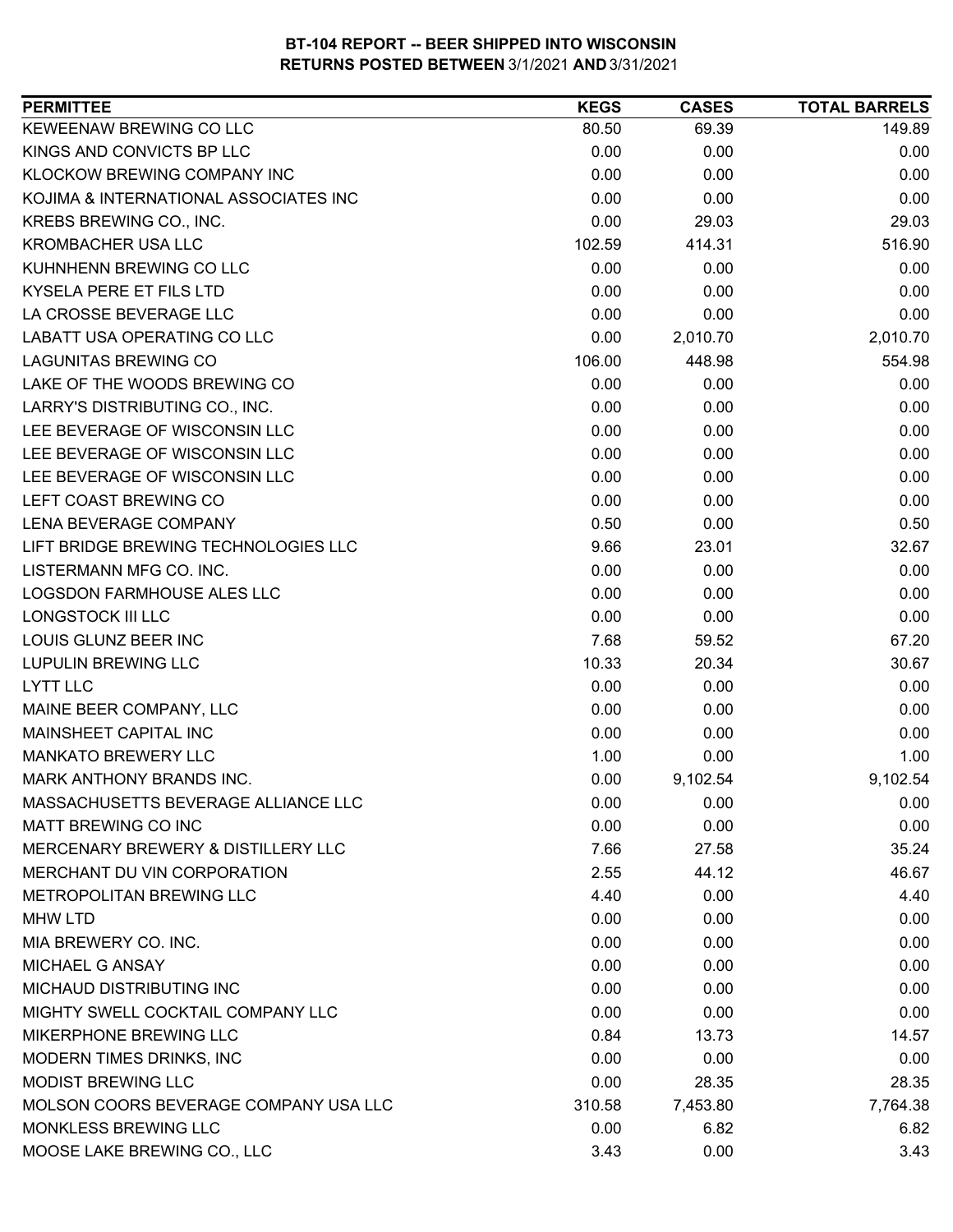| <b>PERMITTEE</b>                     | <b>KEGS</b> | <b>CASES</b> | <b>TOTAL BARRELS</b> |
|--------------------------------------|-------------|--------------|----------------------|
| MOTHER LODE BREWING LLC              | 0.00        | 0.00         | 0.00                 |
| MPL BRANDS NV INC                    | 0.00        | 0.00         | 0.00                 |
| MUTUAL WHOLESALE LIQUOR INC          | 0.00        | 0.00         | 0.00                 |
| <b>NDC SYSTEMS LP</b>                | 55.89       | 0.00         | 55.89                |
| NEBRASKA BREWING CO INC              | 0.00        | 0.00         | 0.00                 |
| NEW BELGIUM BREWING COMPANY INC      | 111.34      | 1,088.10     | 1,199.44             |
| NEW HOLLAND BREWING CO LLC           | 0.00        | 0.00         | 0.00                 |
| NEW YORK MUTUAL TRADING CO INC       | 0.00        | 0.00         | 0.00                 |
| NOELKE DISTRIBUTORS, INC.            | 0.00        | 0.00         | 0.00                 |
| NORTH COAST BREWING CO INC           | 0.00        | 26.13        | 26.13                |
| NORTHERN UNITED BREWING COMPANY, LLC | 0.00        | 0.00         | 0.00                 |
| NOUVEAU VENTURES LLC                 | 0.00        | 0.00         | 0.00                 |
| NUDE BEVERAGES, INC.                 | 0.00        | 43.56        | 43.56                |
| <b>ODELL BREWING COMPANY</b>         | 15.00       | 135.73       | 150.73               |
| OFF TRAIL COLLECTIVE INC             | 0.00        | 4.90         | 4.90                 |
| OFF-KILTER BREWING INC               | 0.50        | 0.00         | 0.50                 |
| ON TOUR BREWING COMPANY LLC          | 0.00        | 0.00         | 0.00                 |
| OREGON BREWING COMPANY INC           | 0.00        | 225.00       | 225.00               |
| PABST BREWING COMPANY, LLC           | 45.33       | 695.31       | 740.64               |
| PALS BREWING COMPANY, LLC            | 1.50        | 0.00         | 1.50                 |
| PAMPA BEVERAGES LLC                  | 0.00        | 0.00         | 0.00                 |
| PARK RIDGE DISTRIBUTING, INC.        | 0.00        | 0.00         | 0.00                 |
| PATERNO IMPORTS LTD                  | 0.00        | 0.00         | 0.00                 |
| PAULANER USA LLC                     | 53.69       | 213.90       | 267.59               |
| PEHLER DISTRIBUTING, INC.            | 0.00        | 0.00         | 0.00                 |
| PERENNIAL PARTNERS LLC               | 0.00        | 7.74         | 7.74                 |
| PHASE THREE BREWING COMPANY LLC      | 3.83        | 7.04         | 10.87                |
| PHIL KNUTSEN                         | 0.00        | 0.00         | 0.00                 |
| PHILLIPS WINE COMPANY                | 0.00        | 0.00         | 0.00                 |
| PRO-LIQUITECH LLC                    | 0.00        | 0.00         | 0.00                 |
| PROST BREWING COMPANY LLC            | 0.00        | 0.00         | 0.00                 |
| <b>RAHR &amp; SONS BREWING LP</b>    | 0.00        | 0.00         | 0.00                 |
| RATAS WHOLESALE LIQUOR COMPANY       | 0.00        | 0.00         | 0.00                 |
| RHINEGEIST, LLC                      | 9.67        | 50.08        | 59.75                |
| ROAK BREWING CO., LLC                | 0.00        | 0.00         | 0.00                 |
| S. & S. DISTRIBUTING, INC.           | 0.00        | 0.00         | 0.00                 |
| S. & S. DISTRIBUTING, INC.           | 0.00        | 0.00         | 0.00                 |
| SAPPORO USA INC                      | 4.00        | 48.42        | 52.42                |
| SARATOGA LIQUOR CO., INC.            | 0.00        | 0.00         | 0.00                 |
| SCHAFER-REICHART SELECTIONS, INC.    | 0.00        | 0.00         | 0.00                 |
| <b>SHORTS BREWING COMPANY</b>        | 3.00        | 8.59         | 11.59                |
| SIERRA NEVADA BREWING COMPANY        | 49.46       | 722.08       | 771.54               |
| SINGHA NORTH AMERICA INC             | 0.00        | 0.00         | 0.00                 |
| SLEEPING GIANT BREWING COMPANY LLC   | 16.00       | 14.52        | 30.52                |
| SOCIABLE CIDER WERKS LLC             | 0.00        | 0.00         | 0.00                 |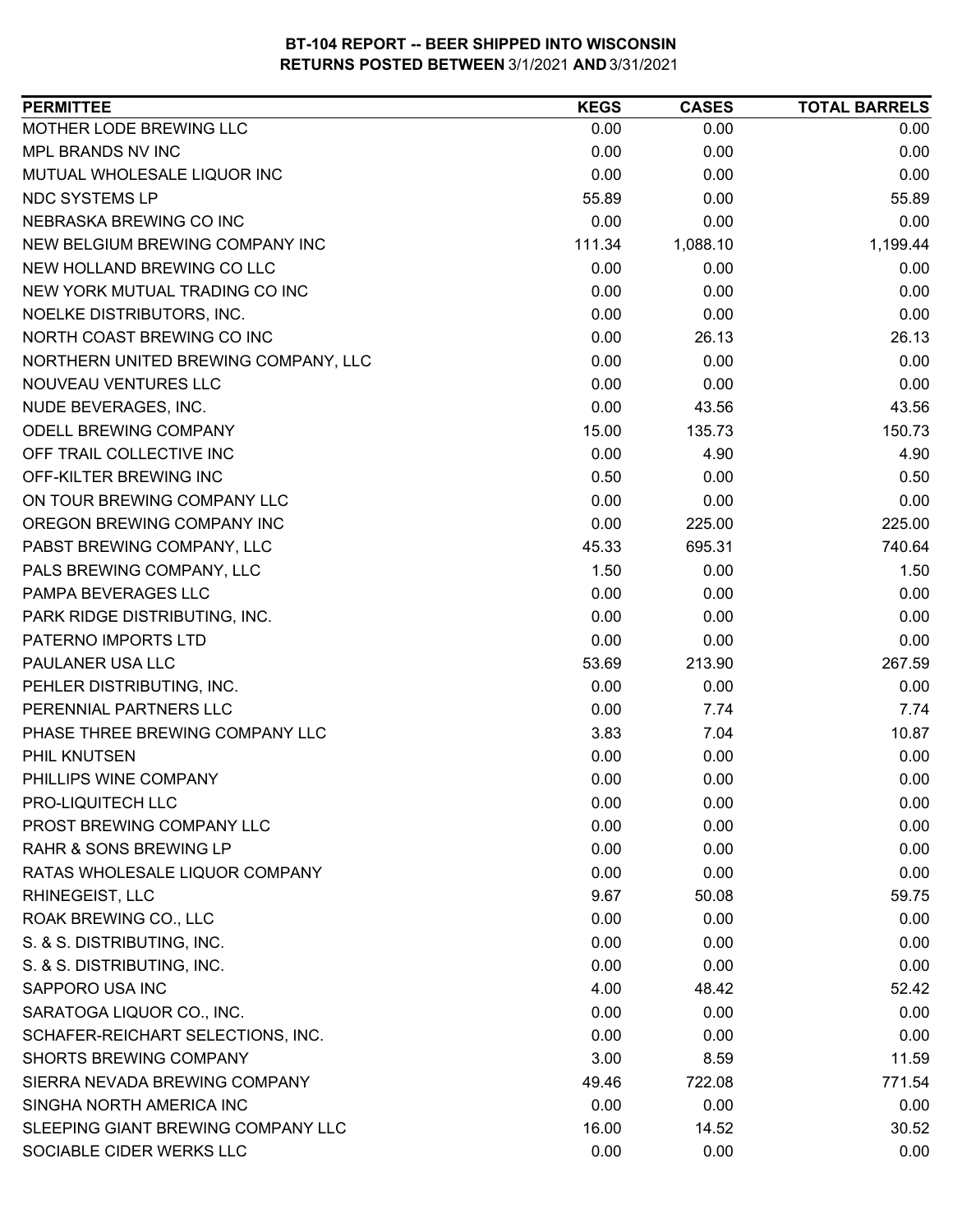| <b>PERMITTEE</b>                        | <b>KEGS</b> | <b>CASES</b> | <b>TOTAL BARRELS</b> |
|-----------------------------------------|-------------|--------------|----------------------|
| SOLEMN OATH BREWERY LLC                 | 0.00        | 3.87         | 3.87                 |
| SOUTHERN GRIST BREWING COMPANY          | 0.00        | 29.03        | 29.03                |
| SOUTHERN TIER BREWING COMPANY LLC       | 0.00        | 46.10        | 46.10                |
| SP3 LLC                                 | 0.00        | 0.00         | 0.00                 |
| <b>SPIRAL BREWERY LLC</b>               | 0.17        | 2.24         | 2.41                 |
| <b>SRB OPERATIONS LLC</b>               | 0.00        | 0.00         | 0.00                 |
| ST KILLIAN IMPORTING CO INC             | 9.37        | 103.09       | 112.46               |
| STANLEY STAWSKI DIST CO INC             | 0.00        | 27.54        | 27.54                |
| <b>STEVE CRIDER</b>                     | 0.00        | 15.36        | 15.36                |
| STONE BREWING CO LLC                    | 12.67       | 118.97       | 131.64               |
| <b>SUGAR CREEK ACQUISITION LLC</b>      | 0.00        | 0.00         | 0.00                 |
| SUMMIT BREWING COMPANY                  | 122.51      | 353.50       | 476.01               |
| SUN KING BREWING CO LLC                 | 0.00        | 0.00         | 0.00                 |
| SUPERIOR BEVERAGES LLC                  | 0.00        | 0.00         | 0.00                 |
| <b>SURLY BREWING COMPANY</b>            | 114.66      | 380.12       | 494.78               |
| <b>SURVILLE ENTERPRISES CORP</b>        | 0.00        | 0.00         | 0.00                 |
| SYLWESTER KOLAKOWSKI                    | 0.00        | 0.00         | 0.00                 |
| <b>SYRIANA INC</b>                      | 0.00        | 0.00         | 0.00                 |
| TABLEBLUFF BREWING CO INC               | 0.00        | 0.00         | 0.00                 |
| THE BROOKLYN BREWERY CORPORATION        | 0.00        | 0.00         | 0.00                 |
| THE BRUERY LLC                          | 0.00        | 0.00         | 0.00                 |
| THE CHURCH STREET BREWING COMPANY LLC   | 0.17        | 6.97         | 7.14                 |
| THE FLORIDA BREWERY, INC.               | 0.00        | 0.00         | 0.00                 |
| THE GAMBRINUS COMPANY                   | 63.00       | 209.03       | 272.03               |
| THE GREAT LAKES BREWING CO              | 46.00       | 98.67        | 144.67               |
| THOMAS A DORAIRAJ                       | 0.00        | 0.00         | 0.00                 |
| THREE FLOYDS BREWING LLC                | 91.99       | 258.87       | 350.86               |
| <b>TIGHTHEAD BREWING COMPANY</b>        | 0.00        | 0.00         | 0.00                 |
| <b>TODD FYTEN</b>                       | 0.00        | 0.00         | 0.00                 |
| <b>TOPPLING GOLIATH INC</b>             | 22.00       | 123.86       | 145.86               |
| <b>TORI-VERDI GROUP LLC</b>             | 0.00        | 0.00         | 0.00                 |
| TRIANGLE DISTRIBUTING COMPANY, INC.     | 0.00        | 0.00         | 0.00                 |
| <b>TROIKA BREWING COMPANY LLC</b>       | 0.00        | 3.99         | 3.99                 |
| <b>TRUCKEE CRAFT BREWING</b>            | 0.00        | 0.00         | 0.00                 |
| UNE ANNEE BREWERY LLC                   | 0.00        | 0.00         | 0.00                 |
| UNITED STATES BEVERAGE LLC              | 0.00        | 185.55       | 185.55               |
| UNITED STATES DISTILLED PRODUCTS CO.    | 0.00        | 214.26       | 214.26               |
| UNITY VIBRATION LIVING KOMBUCHA TEA LLC | 0.00        | 13.94        | 13.94                |
| UPLAND BREWING COMPANY INC              | 0.00        | 0.00         | 0.00                 |
| URSA MINOR BREWING LLC                  | 0.00        | 1.18         | 1.18                 |
| UTEPILS INVESTMENTS, LLC                | 0.00        | 0.00         | 0.00                 |
| VINO.COM LLC                            | 23.81       | 135.55       | 159.36               |
| VOODOO BREWING COMPANY INC.             | 0.00        | 0.00         | 0.00                 |
| WARSTEINER IMPORTERS AGENCY INC         | 0.00        | 102.43       | 102.43               |
| <b>WDI LLC</b>                          | 0.00        | 0.00         | 0.00                 |